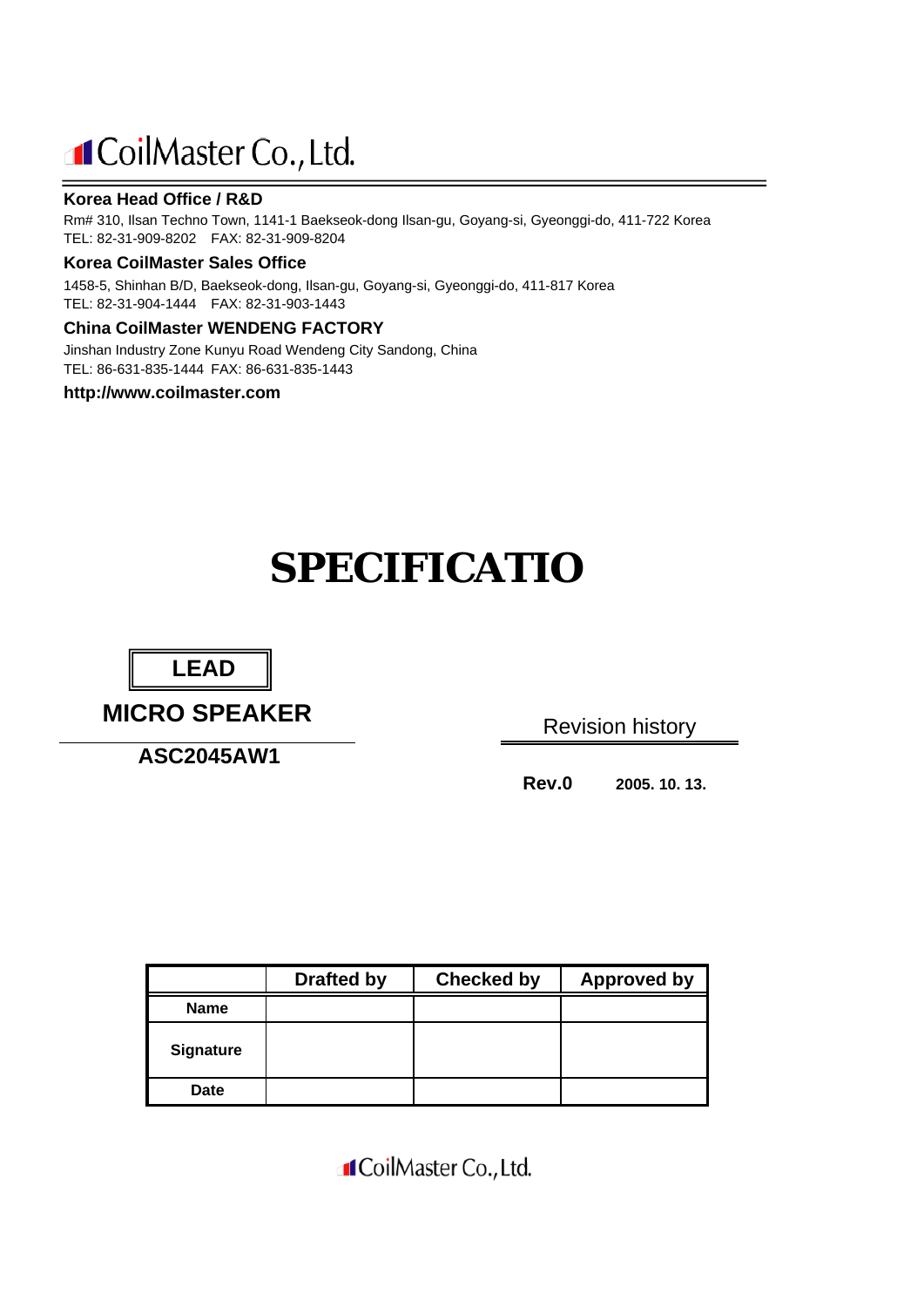| <b>Customer</b>           | <b>SPECIFICATION</b> | <b>REVISION</b> |          |
|---------------------------|----------------------|-----------------|----------|
|                           |                      | <b>DATE</b>     | 05.10.13 |
| COILMASTER P/N ASC2045AW1 | <b>MICRO SPEAKER</b> | <b>PAGE</b>     | 2/10     |
|                           |                      |                 |          |

#### **Revision**

| <b>REVISION</b> | <b>Date</b> | Page | <b>Description</b> |
|-----------------|-------------|------|--------------------|
| 0               | 05.10.13    |      | First Issue        |
|                 |             |      |                    |
|                 |             |      |                    |

#### **Contents**

#### **1. PRODUCT OUTLINE**

- 1.1 Scope
- 1.2 Mechanical draawing with dimensions
- 1.3 Weiht
- 1.4 Operating temperature
- 1.5 Storage temperature

#### **2. STANDARD TEST CONDITION**

- 2.1 Temperature
- 2.2 Relative humidity

#### **3. ELECTRINCAL & ACOUSTICAL CHARACTERISTICS**

- 3.1 Sound pressure level
- 3.2 Impedance
- 3.3 Input power (nom./max)
- 3.4 Measuring circuit
- 3.5 Lowest resonance frequency (Fo.)
- 3.6 Frequency range
- 3.7 Frequency response curve
- 3.8 Distortion
- 3.9 Buzz & Rttle
- 3.10 Polarity
- 3.11 Appearance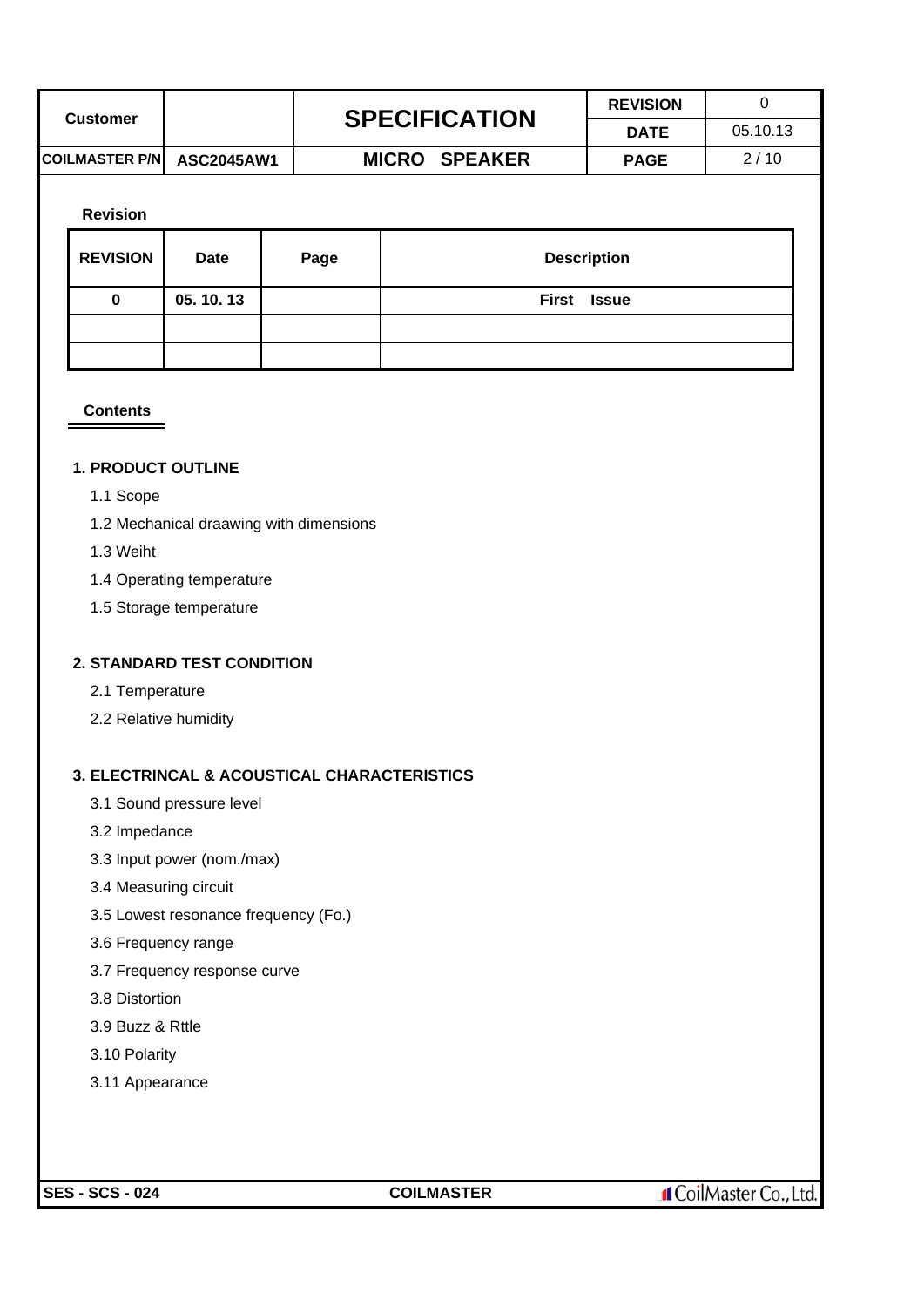|                             |                                    |  |                      | <b>REVISION</b> | $\pmb{0}$ |  |  |
|-----------------------------|------------------------------------|--|----------------------|-----------------|-----------|--|--|
| <b>Customer</b>             |                                    |  | <b>SPECIFICATION</b> |                 | 05.10.13  |  |  |
| <b>COILMASTER P/N</b>       | ASC2045AW1                         |  | <b>MICRO SPEAKER</b> | <b>PAGE</b>     | 3/10      |  |  |
|                             |                                    |  |                      |                 |           |  |  |
| <b>Contents</b>             |                                    |  |                      |                 |           |  |  |
|                             |                                    |  |                      |                 |           |  |  |
| <b>4. RELIABILITY TEST</b>  |                                    |  |                      |                 |           |  |  |
|                             | 4.1 High temperature test          |  |                      |                 |           |  |  |
|                             | 4.2 Low temperature test           |  |                      |                 |           |  |  |
|                             | 4.3 Temperature cycle test         |  |                      |                 |           |  |  |
| 4.4 Humidity test           |                                    |  |                      |                 |           |  |  |
| 4.5 Vibration test          |                                    |  |                      |                 |           |  |  |
| 4.6 Drop test               |                                    |  |                      |                 |           |  |  |
| 4.7 Load test               |                                    |  |                      |                 |           |  |  |
|                             |                                    |  |                      |                 |           |  |  |
| <b>5. MEASURING CIRCUIT</b> |                                    |  |                      |                 |           |  |  |
|                             |                                    |  |                      |                 |           |  |  |
|                             |                                    |  |                      |                 |           |  |  |
|                             | <b>6. FREQUENCY RESPONSE CURVE</b> |  |                      |                 |           |  |  |
|                             |                                    |  |                      |                 |           |  |  |
|                             |                                    |  |                      |                 |           |  |  |
| 7. DIMENSION                |                                    |  |                      |                 |           |  |  |
|                             |                                    |  |                      |                 |           |  |  |
|                             |                                    |  |                      |                 |           |  |  |
| <b>8. MARKING</b>           |                                    |  |                      |                 |           |  |  |
|                             |                                    |  |                      |                 |           |  |  |
|                             |                                    |  |                      |                 |           |  |  |
| <b>9.PACKING METHOD</b>     |                                    |  |                      |                 |           |  |  |
|                             |                                    |  |                      |                 |           |  |  |
|                             |                                    |  |                      |                 |           |  |  |
| <b>10. PART LISTS</b>       |                                    |  |                      |                 |           |  |  |
|                             |                                    |  |                      |                 |           |  |  |
|                             |                                    |  |                      |                 |           |  |  |
| 11. PROCESS                 |                                    |  |                      |                 |           |  |  |
|                             |                                    |  |                      |                 |           |  |  |
|                             |                                    |  |                      |                 |           |  |  |
|                             |                                    |  |                      |                 |           |  |  |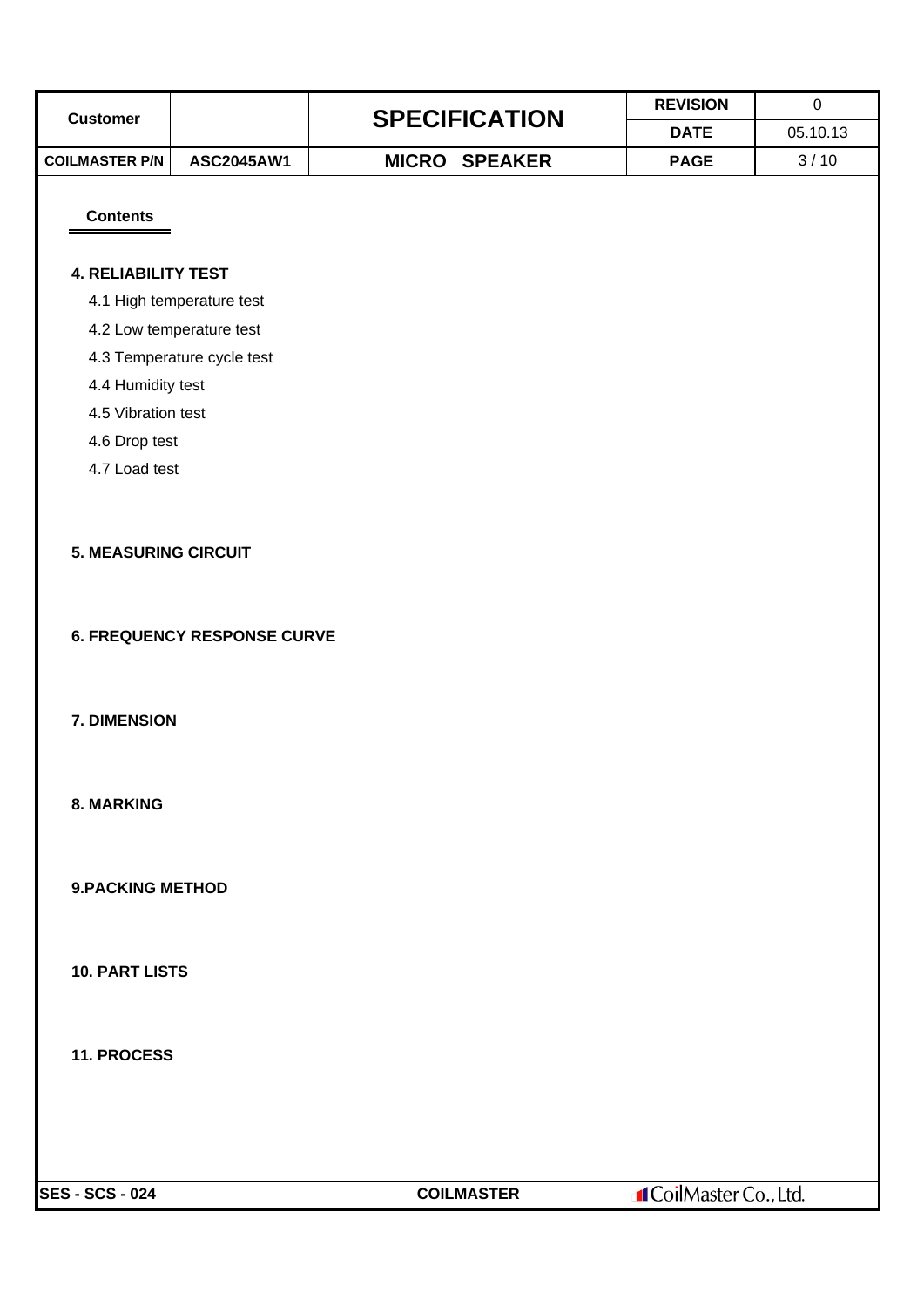| Customer              |                   | <b>SPECIFICATION</b> | <b>REVISION</b> |          |
|-----------------------|-------------------|----------------------|-----------------|----------|
|                       |                   |                      | <b>DATE</b>     | 05.10.13 |
| <b>COILMASTER P/N</b> | <b>ASC2045AW1</b> | <b>MICRO SPEAKER</b> | <b>PAGE</b>     | 4/10     |

#### **1. Product Outline**

1.1 Scope

This Specification applied to the dynamic speaker for cellular handset.

1.2 Mechanical Drawing With Dimensions

As shown in FIG.3.

1.3 Appearance

Should not exist any obstacles to be harmful to normal operation, from damage, cracks, rusts and distortion

- 1.4 Weight : Approx.  $3.2$ gr  $\pm 0.2$ gr
- 1.5 Operating Temperature : -30 ℃ to +80 ℃
- 1.6 Storage Temperature : -40 ℃ to +80 ℃

#### **2. Standard Test Condition**

- 2.1 Temperature :20 ℃ ~ 25℃
- 2.2 Relatuve Humidity :50% ~ 70% (RH)

#### **3. Eelctrincal & Acoustical Characteristics**

3.1 Sound Pressure Level

92 ± 3 dB [0.1m/0.1W] At 0.8 kHz, 1.0 kHz, 1.2 kHz, 1.5 kHz Average. 0.89Vms (Sine wave)

- 3.2 Impedance :  $8 \Omega \pm 15\%$  ohm at 1V, 2  $\frac{1}{12}$
- 3.3 Input Power (nom./max.)

0.5W /Must Be Normal at (1.0W) White Noise For 1Minute

- 3.4 Measuring Circuit : As shown Fig.1
- 3.5 Lowest Resonance Frequency (Fo.) : 800  $\;$  Hz  $\;$   $\pm$  20% at Fo Hz 1.0Vrms (Sine wave)
- 3.6 Frequency Range :800 Hz~20 kHz
- 3.7 Frequency Response Curve : Shown in Fig.2
- 3.8 Distortion : Less than 10% at 1  $kHz$ , 0.5W
- 3.9 Buzz & Rattle

There shall be no buzzes, rattles, nor spurious noises when the input power shall be set at 2.0V(rms) (at 1 kHz) from 800Hz to 20 kHz

3.10 Porarity

When a positive DC current is applied to the terminal marked "+" diaphragm shall move forward.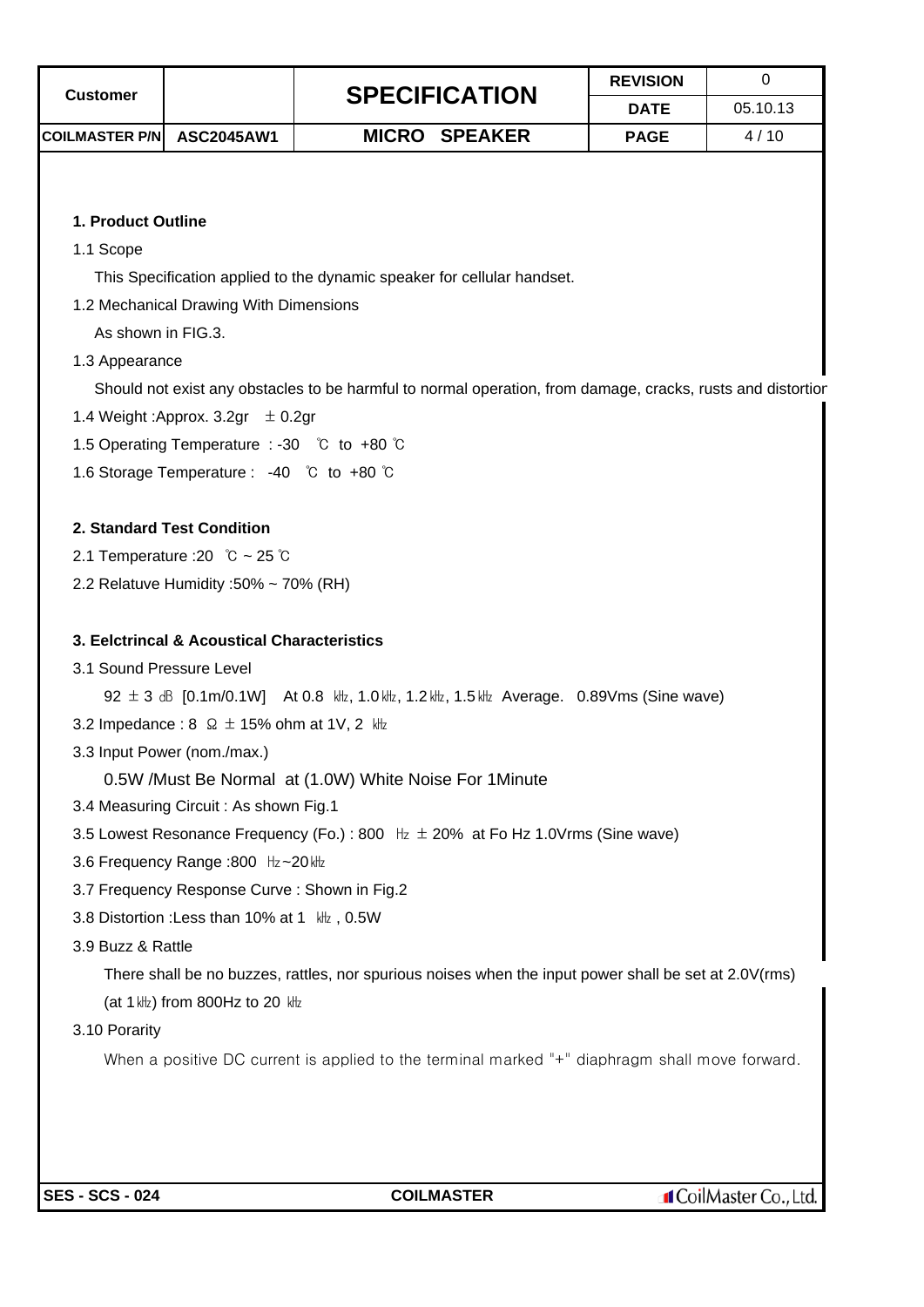| <b>Customer</b>           | <b>SPECIFICATION</b> | <b>REVISION</b> |          |
|---------------------------|----------------------|-----------------|----------|
|                           |                      | <b>DATE</b>     | 05.10.13 |
| COILMASTER P/N ASC2045AW1 | <b>MICRO SPEAKER</b> | <b>PAGE</b>     | 5/10     |

### **4. Reliability test condition**

4.1 Test condition

|                            | <b>Test item</b>                    | <b>Condition</b>                                                                                                                                                                                                                     |  |  |  |  |
|----------------------------|-------------------------------------|--------------------------------------------------------------------------------------------------------------------------------------------------------------------------------------------------------------------------------------|--|--|--|--|
| <b>Reliability</b><br>test | High temperature test               | After test, the sensitivity differance shall be within $\pm 3$ dB at 1<br>TEMPERATURE : +80°C, DURATION : 96 hours                                                                                                                   |  |  |  |  |
|                            | High temperature<br>& Humidity test | After test, the sensitivity differance shall be within $\pm 3$ dB at 1<br>TEMPERATURE : +80 $\pm$ 3°C, Humidity : 80 %(RH), DURATION<br>24 hours                                                                                     |  |  |  |  |
|                            | Low temperature test                | After test, the sensitivity differance shall be within $\pm 3$ dBkat 1<br>TEMPERATURE : - 40C, DURATION : 96 hours                                                                                                                   |  |  |  |  |
|                            | Temperature cycle test              | After test, the sensitivity differance shall be within $\pm 3$ dBkat 1<br>TEMPERATURE : - 40 $\degree$ ~ + 80 $\degree$ C, DURATION : 9 hours, CYCLE : $\frac{1}{5}$<br>Cycle<br>$+8$<br>$+2$<br>$+4$<br>80mi<br>110mi<br>20m<br>50m |  |  |  |  |
|                            | Humidity test                       | After test, the sensitivity differance shall be within $\pm 3$ dBkat 1<br>TEMPERATURE : +40C, Humidity : 90 %(RH), DURATION<br>96 hours                                                                                              |  |  |  |  |
|                            | <b>Insulation Test</b>              | 1) Withstand voltage : AC 100V for Min between the terminal and case<br>housing.<br>2) Insulation Resistance: 1Mohm at DC 100V between the terminal and<br>case housing.                                                             |  |  |  |  |
|                            | Drop test                           | Free-drop each 6 side of dummy 100g on steel surface 1.0 cm thickness<br>by 3 times. from the height of 1.5m and then should satisfy the tests listed<br>on specifications 1.3 / 3.9                                                 |  |  |  |  |
|                            | Load test                           | 0.5W white noise is applied for 96 hours application of - filtered signal<br>and satisfy the tests listed on specifications 1.3 / 3.1 / 3.2 / 3.5 / 3.9                                                                              |  |  |  |  |
| <b>SES - SCS - 024</b>     |                                     | <b>f</b> CoilMaster Co., Ltd.<br><b>COILMASTER</b>                                                                                                                                                                                   |  |  |  |  |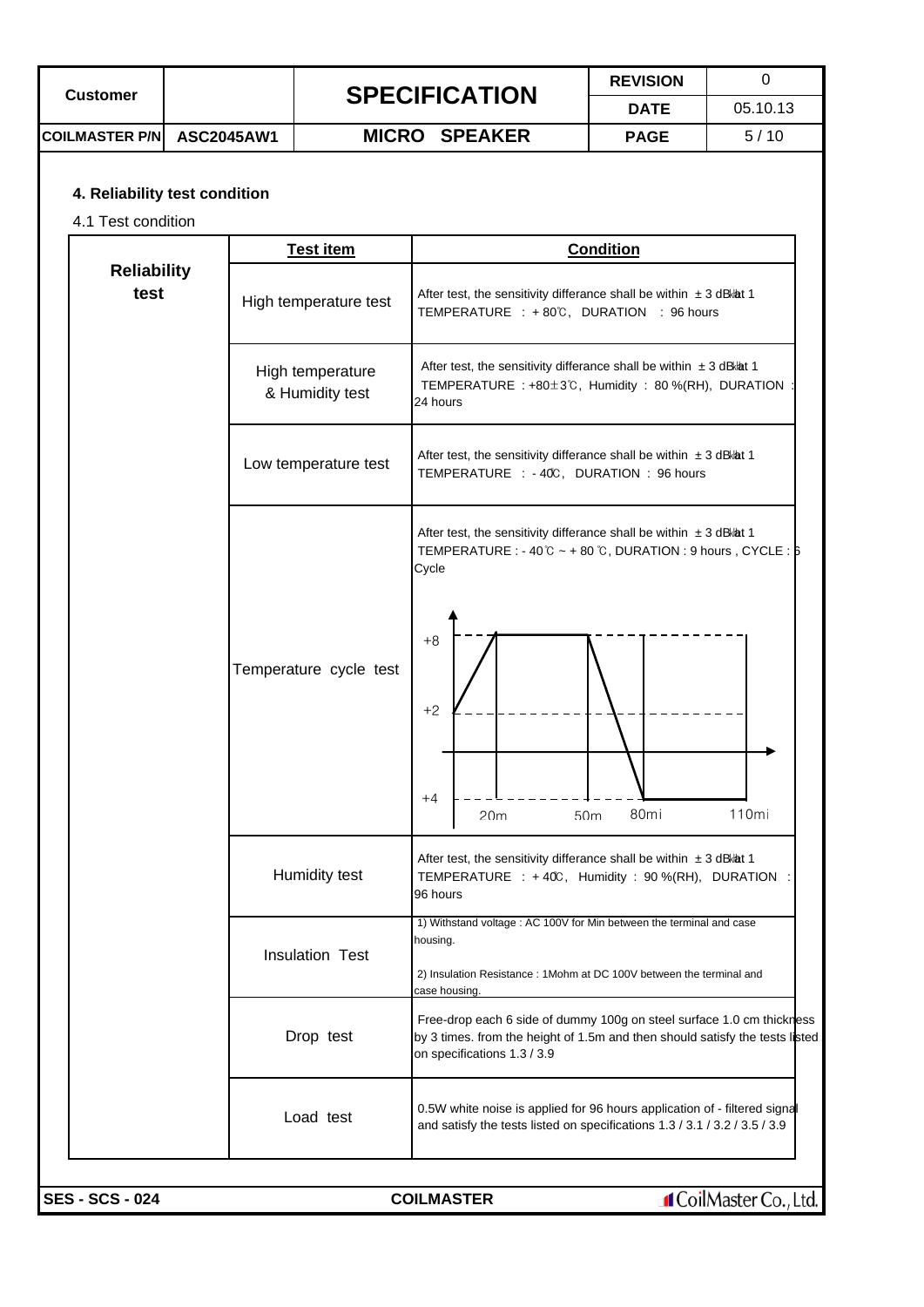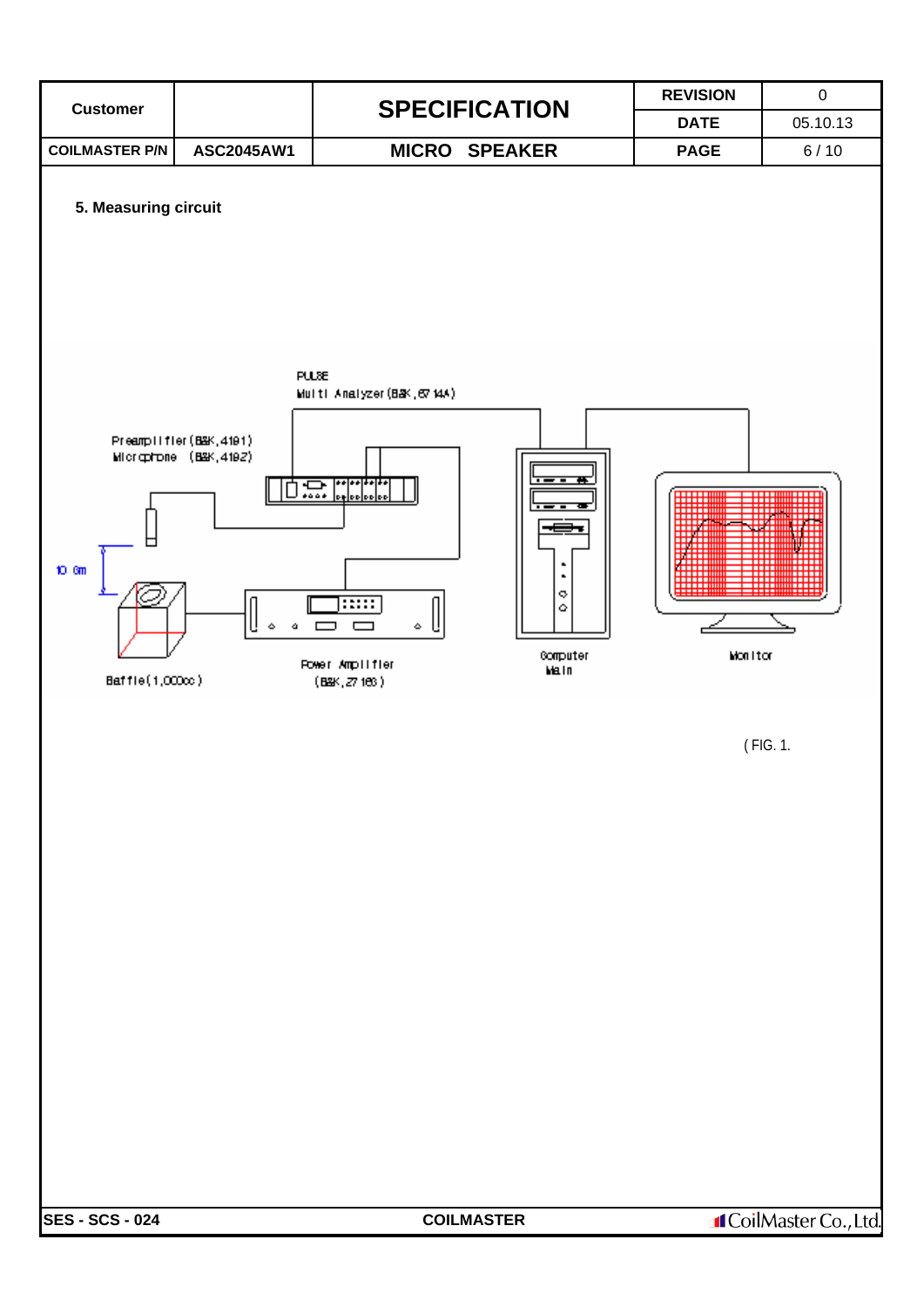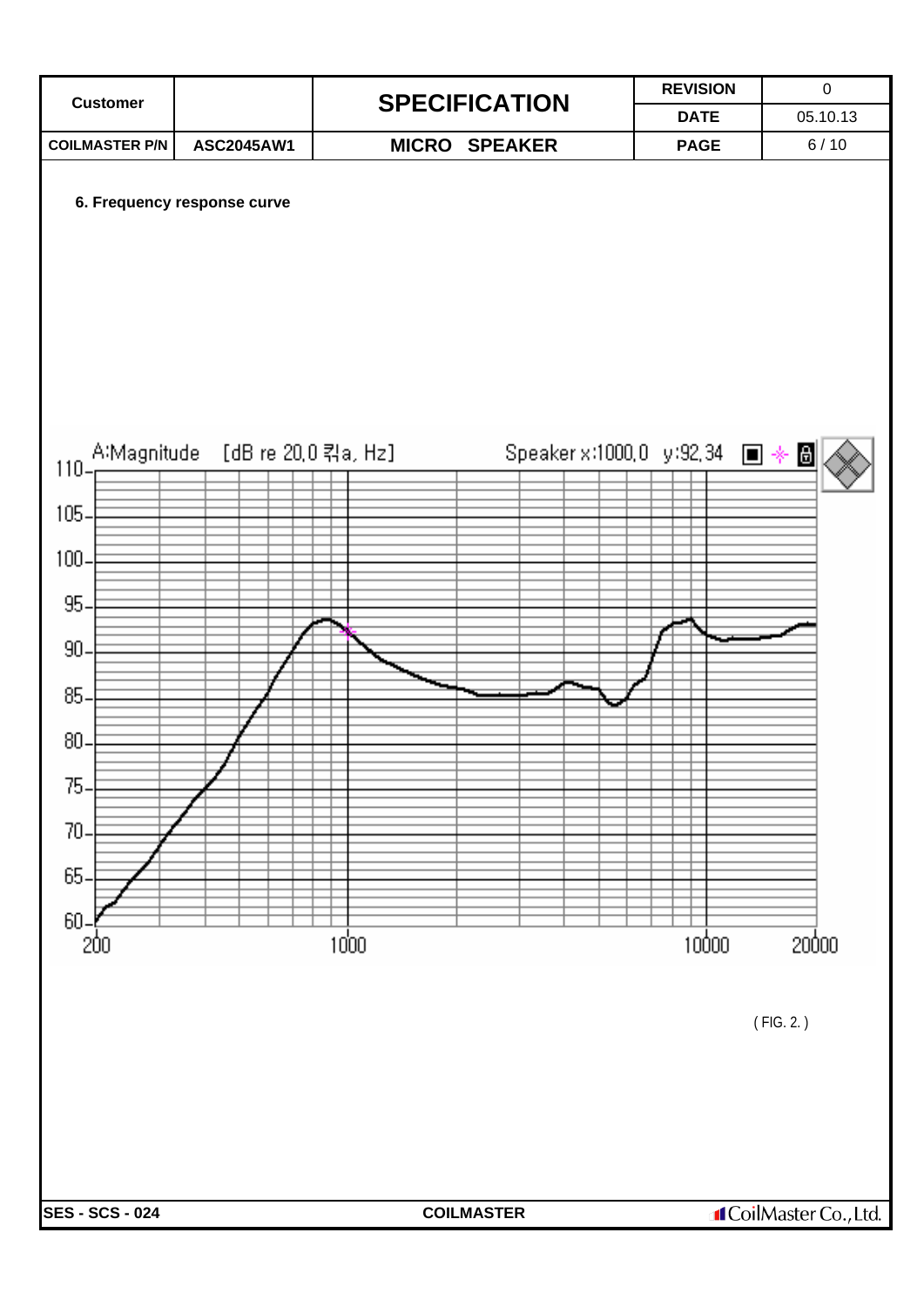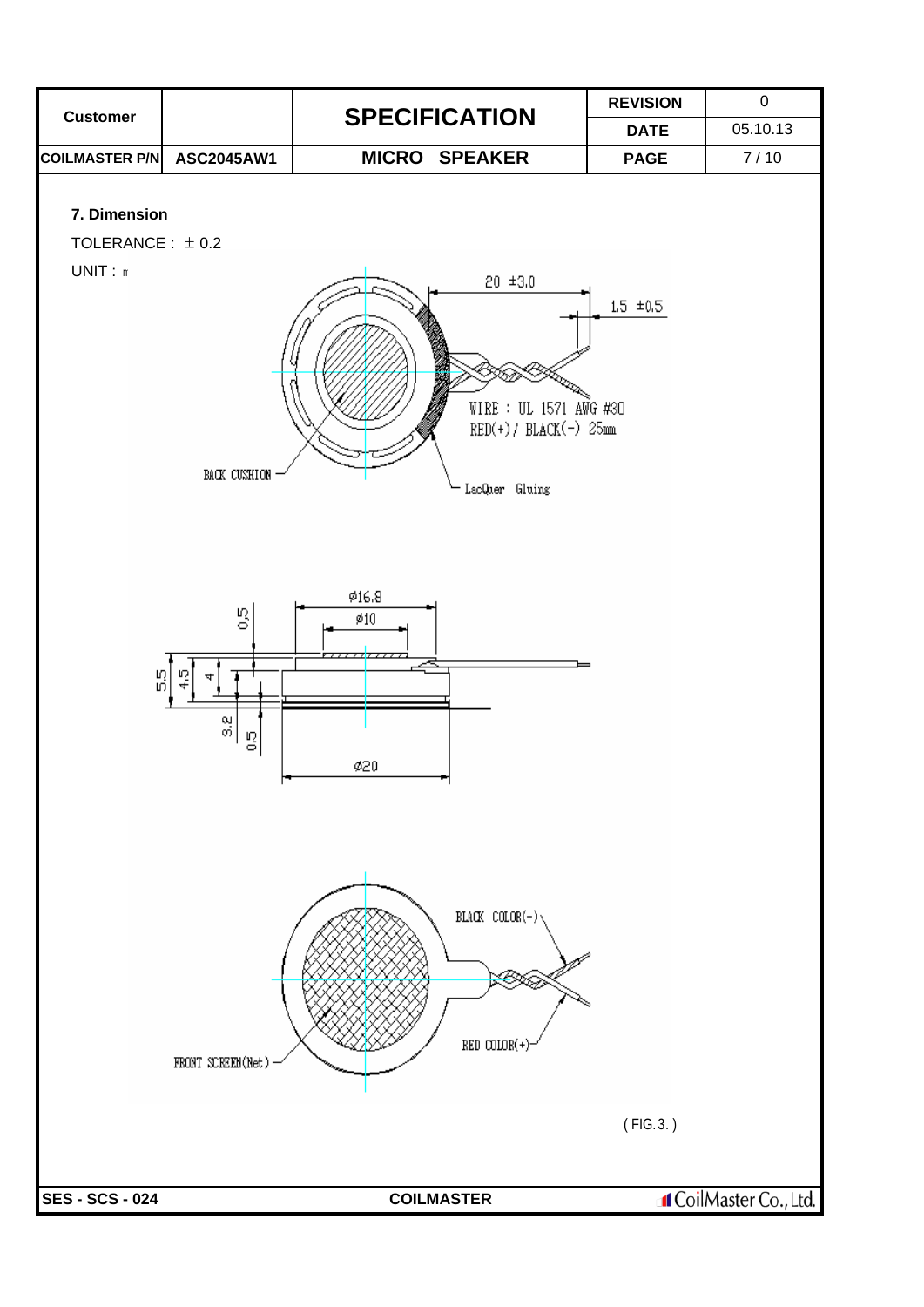|                                                              |                                      |                                                                                                                                         |                                                                                                                                                                     |                                                                     | <b>REVISION</b>                       | $\mathbf 0$ |
|--------------------------------------------------------------|--------------------------------------|-----------------------------------------------------------------------------------------------------------------------------------------|---------------------------------------------------------------------------------------------------------------------------------------------------------------------|---------------------------------------------------------------------|---------------------------------------|-------------|
| <b>Customer</b>                                              |                                      | <b>SPECIFICATION</b>                                                                                                                    |                                                                                                                                                                     |                                                                     | <b>DATE</b>                           | 05.10.13    |
| <b>COILMASTER P/N</b>                                        | ASC2045AW1                           |                                                                                                                                         | <b>MICRO SPEAKER</b>                                                                                                                                                |                                                                     | <b>PAGE</b>                           | 8/10        |
| 8. Marking                                                   |                                      |                                                                                                                                         |                                                                                                                                                                     |                                                                     |                                       |             |
|                                                              | LOT NO.                              | <b>MARKING STAMP</b>                                                                                                                    |                                                                                                                                                                     | LOT No.                                                             |                                       |             |
|                                                              | <b>YEAR</b>                          | <b>MONTH</b>                                                                                                                            |                                                                                                                                                                     | WEEK                                                                |                                       |             |
| $\sqrt{5}$<br>$\sqrt{6}$<br>$\boldsymbol{7}$<br>$\,8\,$<br>9 | 2005<br>2006<br>2007<br>2008<br>2009 | $\mathbf{1}$<br>$\boldsymbol{2}$<br>3<br>4<br>$\sqrt{5}$<br>$\sqrt{6}$<br>$\tau$<br>$\,8\,$<br>$\overline{9}$<br>$10\,$<br>$11\,$<br>12 | $\mathbf{A}$<br>$\, {\bf B}$<br>$\mathsf C$<br>${\bf D}$<br>${\bf E}$<br>${\bf F}$<br>${\bf G}$<br>$\, {\rm H}$<br>$\mathbf I$<br>$\bf J$<br>$\rm K$<br>$\mathbf L$ | $\mathbf{1}$<br>$\sqrt{2}$<br>$\mathfrak{Z}$<br>$\overline{4}$<br>5 | $1st$<br>2nd<br>3rd<br>$4th\,$<br>5th |             |

(EXAMPLE) 5A2

 $5 \Rightarrow 2005(YEAR)$  $A \Rightarrow$  JANUARY 2 ⇒2nd WEEK

**SES - SCS - 024 COILMASTER** 

**I**CoilMaster Co., Ltd.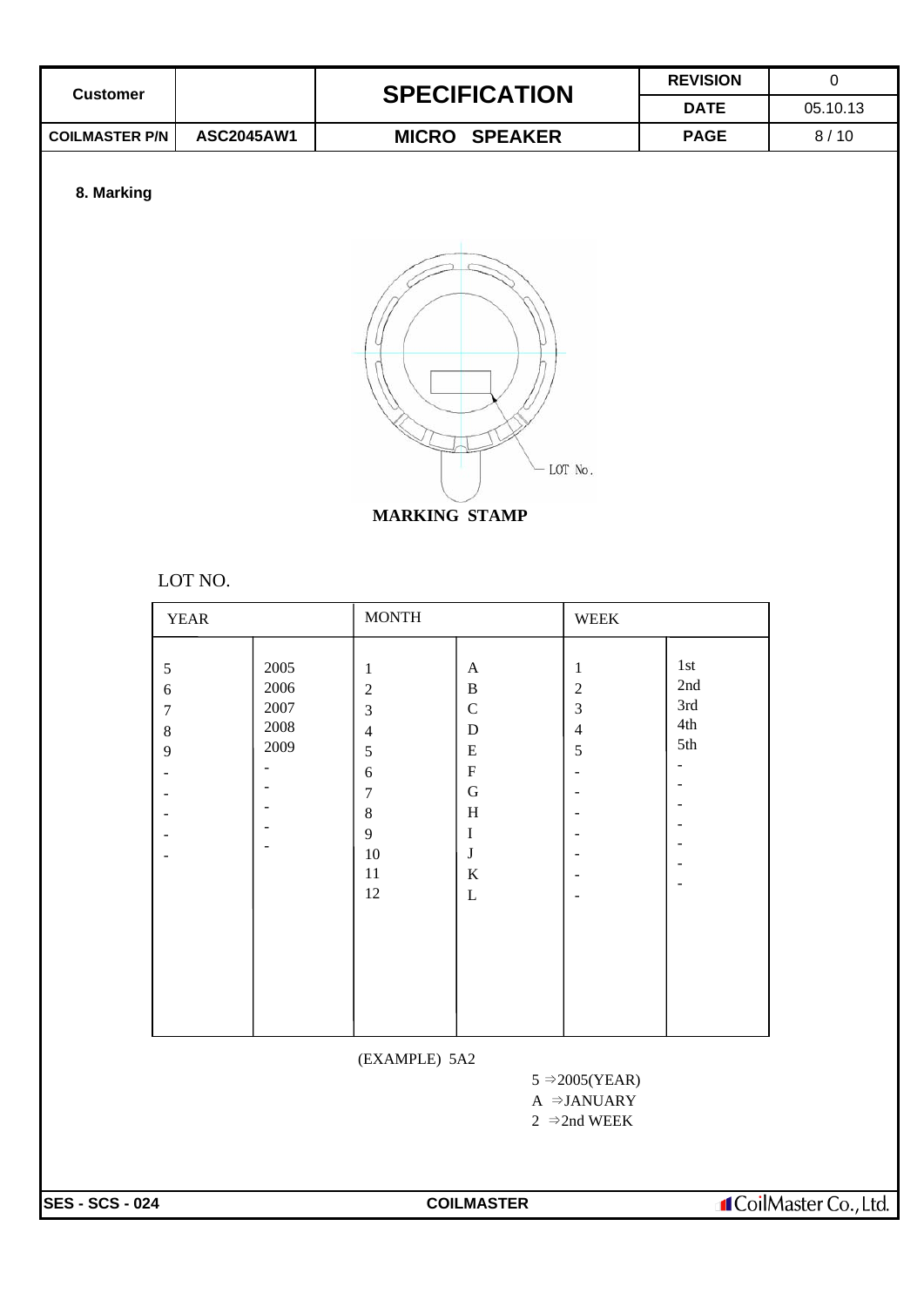